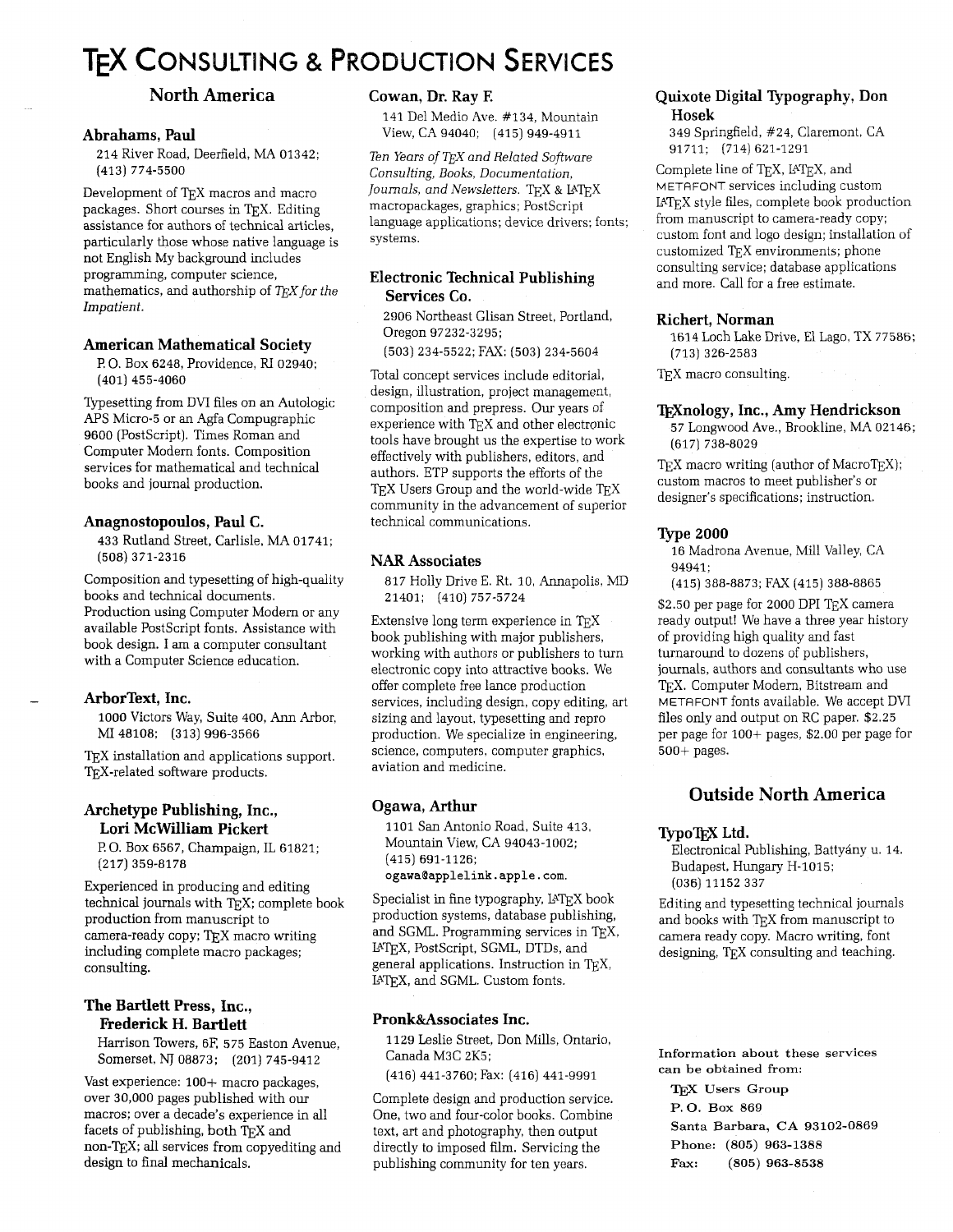# **TEX Publishing Services**

#### **From the Basic:**

The American Mathematical Society offers you two basic, low cost TFX publishing services.

- You provide a DVI file and we will produce typeset pages using an Autologic APS Micro-5 phototypesetter. \$5 per page for the first 100 pages; \$2.50 per page for additional pages.
- You provide a PostScript output file and we will provide typeset pages using an Agfa/ Compugraphic 9600 imagesetter. \$7 per page for the first 100 pages; \$3.50 per page for additional pages.

There is a \$30 minimum charge for either service. Quick turnaround is also provided ... a manuscript up to 500 pages can be back in your hands in one week or less.

#### **To the Complex:**

As a full-service TEX publisher, you can look to the American Mathematical Society as a single source for any or all your publishing needs

| Macro-Writing   | T <sub>EX</sub> Problem Solving | Non-CM Fonts         | Keyboarding  |
|-----------------|---------------------------------|----------------------|--------------|
| Art and Pasteup | Camera Work                     | Printing and Binding | Distribution |

For more information or to schedule a job, please contact Regina Girouard, American Mathematical Society, P. O. Box 6248, Providence, RI 02940, or call 401-455-4060.

NEW!



NEW!

ARBORTEXT INC

- Silicon Graphics Iris or Indigo DVILASER/HP3
- 

• Solaris 2.1 Motif and OPEN LOOK Preview

# **Complete TEX packages Ready to use, fully documented and supported.**

**Also Available For:** Sun-4 (SPARC), IBM RS/6000, DECRISC-Ultrix, HP 9000, and IBM PC's

# **Call us for more information on our exciting new products!**

1000 Victors Way A Suite 400 A Ann Arbor, MI 48108 **A** (313) 996-3566 A FAX (313) 996-3573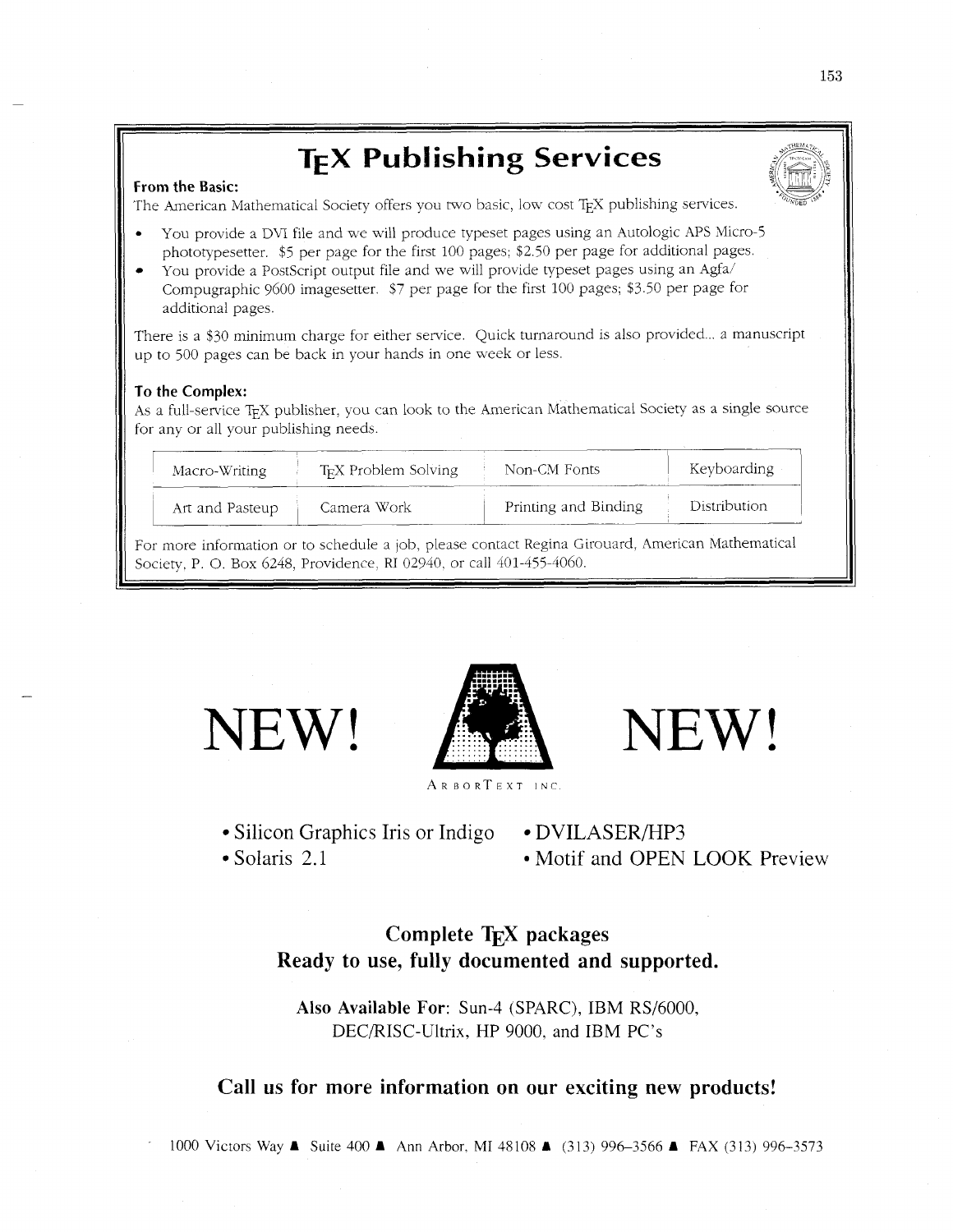# $AP-TrX$   $Fonts$   $\overline{AvarGarde_{Bod}}$

# **w-compatible Bit-Mapped Fonts Identical to Adobe Postscript Typefaces**

If you are hungry for new T<sub>EX</sub> fonts, here is a feast guar-<br> anteed to satisfy the biggest appetite! The AP-T<sub>F</sub>X fonts serve you a banquet of gourmet delights: 438 fonts covering 18 sizes of 35 styles, at a total price of \$200. The AP-TFX fonts consist of PK and TFM files which are exact TFX-compatible equivalents (including "hinted" pixels) to the popular PostScript name-brand fonts shown at the right. Since they are directly compatible with any standard TFX implementation (including kerning and ligatures), you don't have to be a T<sub>F</sub>X expert to install or use them.

When ordering, specify resolution of 300 dpi (for laser **Helvetica** oblique printers), 180 dpi (for 24-pin dot matrix printers), or 118 dpi (for previewers). Each set is on ten 360 KB  $5-1/4"$ PC floppy disks. The \$200 price applies to the first set you order; order additional sets at other resolutions for \$60 each. A 30-page user's guide fully explains how to install and use the fonts. Sizes included are 5, 6, 7, 8. 9, 10, 11, 12, 14.4, 17.3, 20.7, and 24.9 points; headline styles (equivalent to Times Roman, Helvetica, and Palatino, all in bold) also include sizes 29.9, 35.8, 43.0, 51.6, 61.9, and 74.3 points.

> $The Kinch Computer Company$ **PUBLISHERS OF TURBOTEX 501 South Meadow Street Ithaca, New York 14850 Telephone (607) 273-0222 FAX (607) 273-0484**

Helvetica, Palatino, Times, and New Century Schoolbook are trademarks of Allied Linotype Co. ITC Avant Garde, ITC Bookman, ITC Zapf Chancery, and ITC Zapf Dingbats are registered trademarks of International Typeface Corporation. PostScript is a registered trademark of Adobe Systems Incorporated. The owners of these trademarks and Adobe Systems, Inc. are not the authors, publishers, or licensors of the AP-TEX fonts. Kinch Computer Company is the sole author of the AP-TEX fonts, and has operated independently of the trademark owners and Adobe Systems, Inc. in publishing this software. Any reference in the AP-TEX font software or in this advertisement to these trademarks is solely for software compatibility or product comparison. LaserJet and DeskJet are trademarks of Hewlett-Packard Corporation. TEX is a trademark of the American Math Society. TurboTEX and  $AP-TEX$  are trademarks of Kinch Computer Company. Prices and specifications subject to change without notice. Revised October 9, 1990.

**Avant** Garde **E"bue Avant Garde Demituid Avant Garde Demibold** *Bookman* Light **B ookman Dembold Demibold BOO** *kman* **llalic**  Courier *Courier* **Oblhue**  Courier **BOM**   $Courier$  **Bold Helvetica Helvetica Bold**   $Helvetica<sup>80Id</sup>$ Helvetica Narrow **Helvetica** Narrow **Oblique Helvetica Narrow Boid**   $He**lvetica Narrow** <sup>Bold</sup>$ Schoolbook **RowCentury**  $Schoolbook$ <sup>New Century</sup><br>**Schoolbook Bold**  $\boldsymbol{Schoolbook}$  and Italic  $\boldsymbol{Schoolbook}$ Palatino **Roman**  Palatino italic **Palatino Bold**  $\overline{Palatino}^{\text{Bold}}$ Times **Roman**   $TimeS$   $Hailic$  $TimeS$  **Boid** *Times*  **Medium** *Zapf Chance* **y ltallc**  Symbol **A@I%AlI@**  Zapf Dingbats  $\mathscr{F}$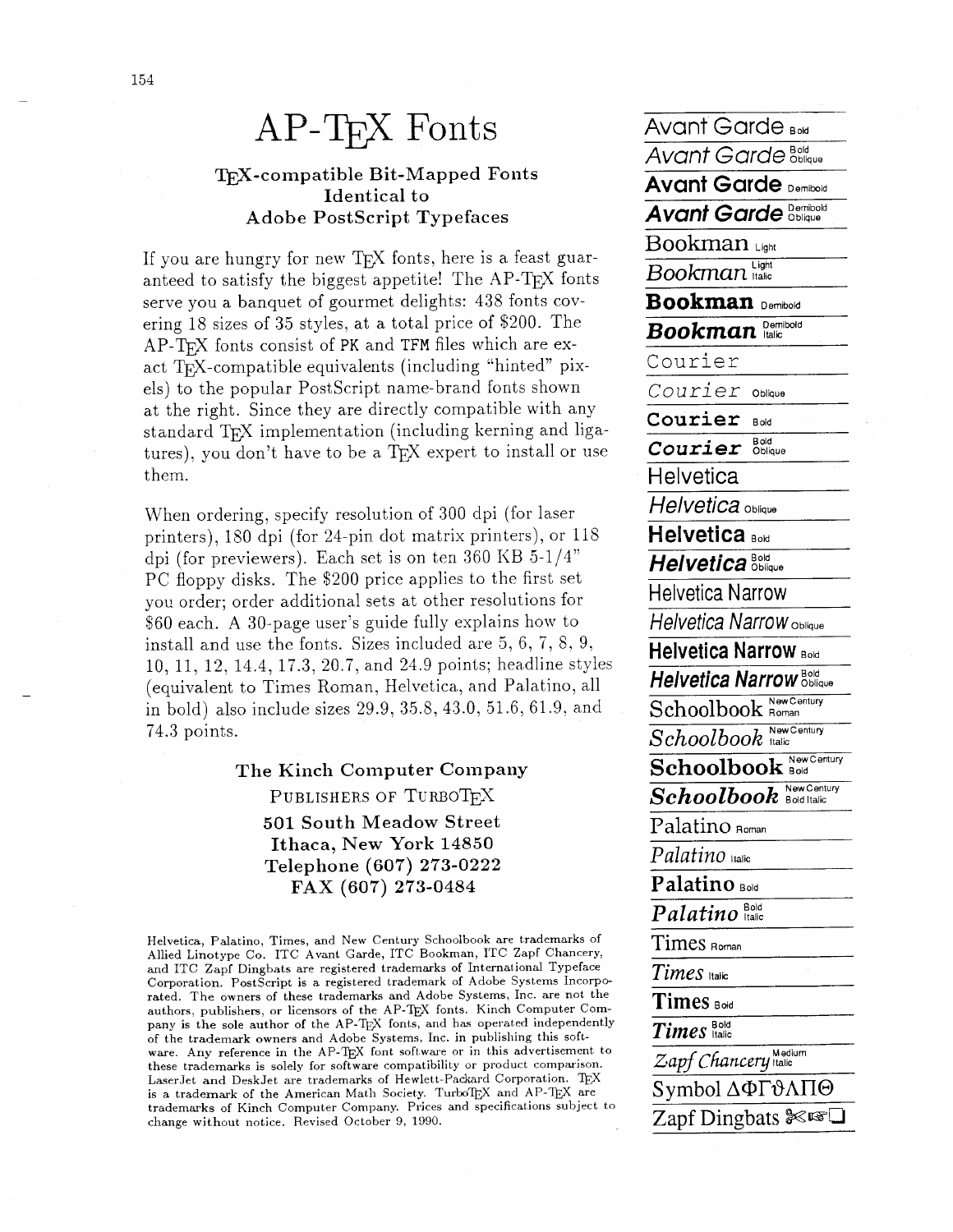

HE MOST VERSATILE TEX ever published is breaking new ground in the powerful and convenient graphical environment of Microsoft Windows: Tur boTEX Release 3.1E. TurboTEX runs on all the most popular operating systems (Windows, MS-DOS, 0S/2, and UNIX) and provides the latest TEX 3.14 and METAFONT 2.7 standards and certifications: preloaded<br>plain TEX, IAT<sub>E</sub>X, A<sub>M</sub>S-TEX and A<sub>M</sub>S- $\text{LAT}_{\text{F}}X$ , previewers for PC's and Xservers, METAFONT, Computer Modern and LAT<sub>E</sub>X fonts, and printer drivers for HP LaserJet and DeskJet, PostScript, and Epson LQ and FX dot-matrix printers.

**Best-selling Value:** TurboTEX sets the world standard for power and value among TEX implementations: one price buys a complete, commercially-hardened typesetting system. *Computer* magazine recommended it as "the version of TEX to have," IEEE *Software* called it "industrial strength," and thousands of satisfied users around the globe agree. TurboTEX gets you started quickly, installing itself automatically under MS-DOS or Microsoft Windows, and compiling itself automatically under UNIX. The 90-page User's Guide includes generous examples and a full index, and leads you step-by-step through installing and using TEX and METAFONT.

**1** Classic **TEX** for Windows. Even if you have never used Windows on your PC, the speed and power of TurboT<sub>F</sub>X will convince you of the benefits. While the TEX commandline options and *T<sub>E</sub>Xbook* interaction work the same, you also can control  $T<sub>E</sub>X$  using friendly icons, menus, and

dialog boxes. Windows protected mode frees you from MS-DOS limitations like DOS extenders, overlay swapping, and scarce memory You can run long TEX formatting or printing jobs in the background while using other programs in the foreground.

**MS-DOS Power, Too: TurboTEX** still includes the plain MS-DOS programs. Virtual memory simulation provides the same sized T<sub>E</sub>X that runs on multi-megabyte mainframes, with capacity for large documents, complicated formats, and demanding macro packages.

**1** Source Code: The portable C source to TurboTEX consists of over 100,000 lines of generously commented TEX, TurboTEX, METRFONT, previewer, and printer driver source code, including: our WEB system in C; PASCHAL, our proprietary Pascalto-C translator; Windows interface; and preloading, virtual memory, and graphics code, all meeting C portability standards like ANSI and K&R.

**1** Availability & Requirements: TurboTEX executables for IBM PC's include the User's Guide and require 640K, hard disk, and MS-DOS 3.0 or later. Windows versions run on Microsoft Windows 3.0 or 3.1. Order source code (includes Programmer's Guide) for other machines. On the PC, source compiles with Microsoft C, Watcom C 8.0, or Borland C++ 2.0; other operating systems need a 32 bit C compiler supporting UNIX standard I/O. Specify 5-1/4" or 3-1/2" PC-format floppy disks.

**1** Upgrade at Low Cost. If you have TurboTEX Release 3.0, upgrade to the latest version for just \$40 (executables) or \$80 (including source). Or, get either applicable upgrade free when you buy the AP-TEX fonts (see facing page) for \$200!

**1** No-risk trial offer: Examine the documentation and run the PC Tur boTEX for 10 days. If you are not satisfied, retum it for a 100% refund or credit. (Offer applies to PC executables only.)

**Free Buyer's Guide:** Ask for the free, 70-page Buyer's Guide for details on Turbo $T_FX$  and dozens of  $T_FX$ related products: previewers, TEX-to-FAX and TEX-to-Ventura/Pagemaker translators, optional fonts, graphics editors, public domain TEX accessory software, books and reports.

#### Ordering TurboTFX

Ordering TurboT $EX$  is easy and delivery is fast, by phone, FAX, or mail. Terms: Check with order (free media and ground shipping in US), VISA, Mastercard (free media, shipping extra); Net 30 to well-rated firms and public agencies (shipping and media extra). Discounts available for quantities or resale. International orders gladly expedited via Air or Express Mail.

The Kinch Computer Company PUBLISHERS OF TURBOTEX **501** South Meadow Street Ithaca, New York **14850** USA Telephone **(607) 273-0222**  FAX **(607) 273-0484**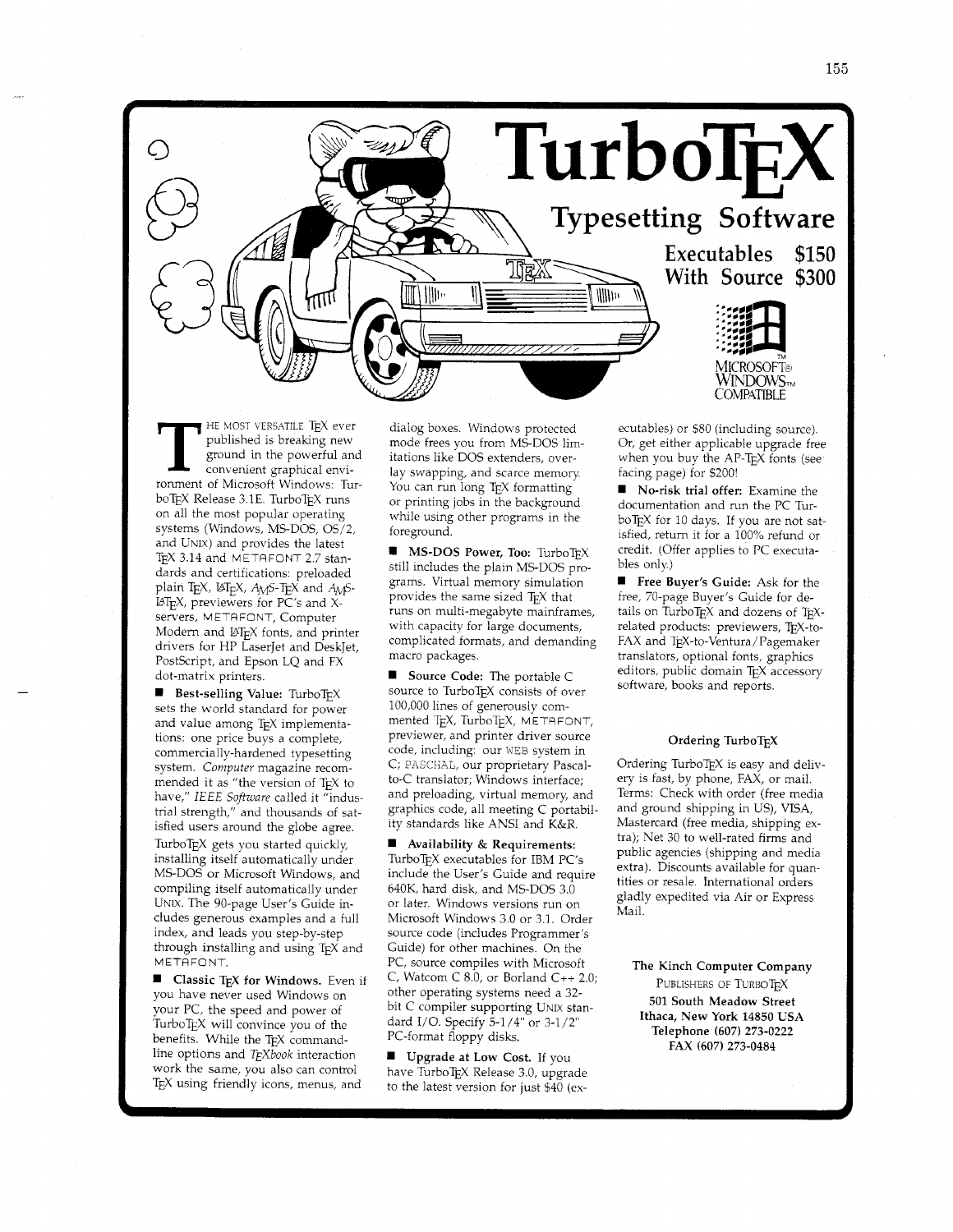# 

# **The Lucida Bright + Lucida New Math**

font set is the first alternative to Computer Modern complete with math fonts in ATM compatible Adobe Type **1** format. Lucida Brigh papers and books a bright new look!

# **The Lucida New Math**

fonts (Lucida New Math Italic, Lucida New Math Symbol, Lucida New Math Ext and Lucida New Math Arrows) include the mathematical signs and symbols most u in mathematical and technical composition, including italic Greek capitals and lowe case. The Lucida New Math fonts contain the math characters that are standard in the T<sub>F</sub>X math composition software, which, in its various forms, is one of the most popular mathematical composition packages used worldwide. In addition to the standard Computer Modern math font character sets, Lucida New Math fonts also include the characters in the American Mathematical Society ( $\mathcal{A}\mathcal{M}\mathcal{S}$ ) symbol fonts.

Switching to Lucida Bright + Lucida New Math is as easy as adding an input statement to the head of your T<sub>F</sub>X source file. Aside from four styles of each of the expected seriffed, sans serif, and fixed width text faces, the font set also contains Lucida Blackletter, Lucida Calligraphy and Lucida Handwriting.

# **The Lucida Bright + Lucida New Math**

font set is available in fully hinted ATM compatible Adobe Type 1 format for Macintosh, IBM PC compatibles, as well as Unix/NeXT.

> We also carry the other font sets commonly used with TEX in fully hinted ATM compatible Adobe Type 1 format, but we are most excited about the new Lucida<br>Bright + Lucida New Math fonts. The finest tools for working with scalable *coutline fonts in TEX are DVIPSONE and DVIWindo (on IBM PC compatibles).*



Y&Y, Inc. **106 Indian Hill Carlisle, MA 01741 00) 742-4059 (508) 371-3.286 (voice) (508)**